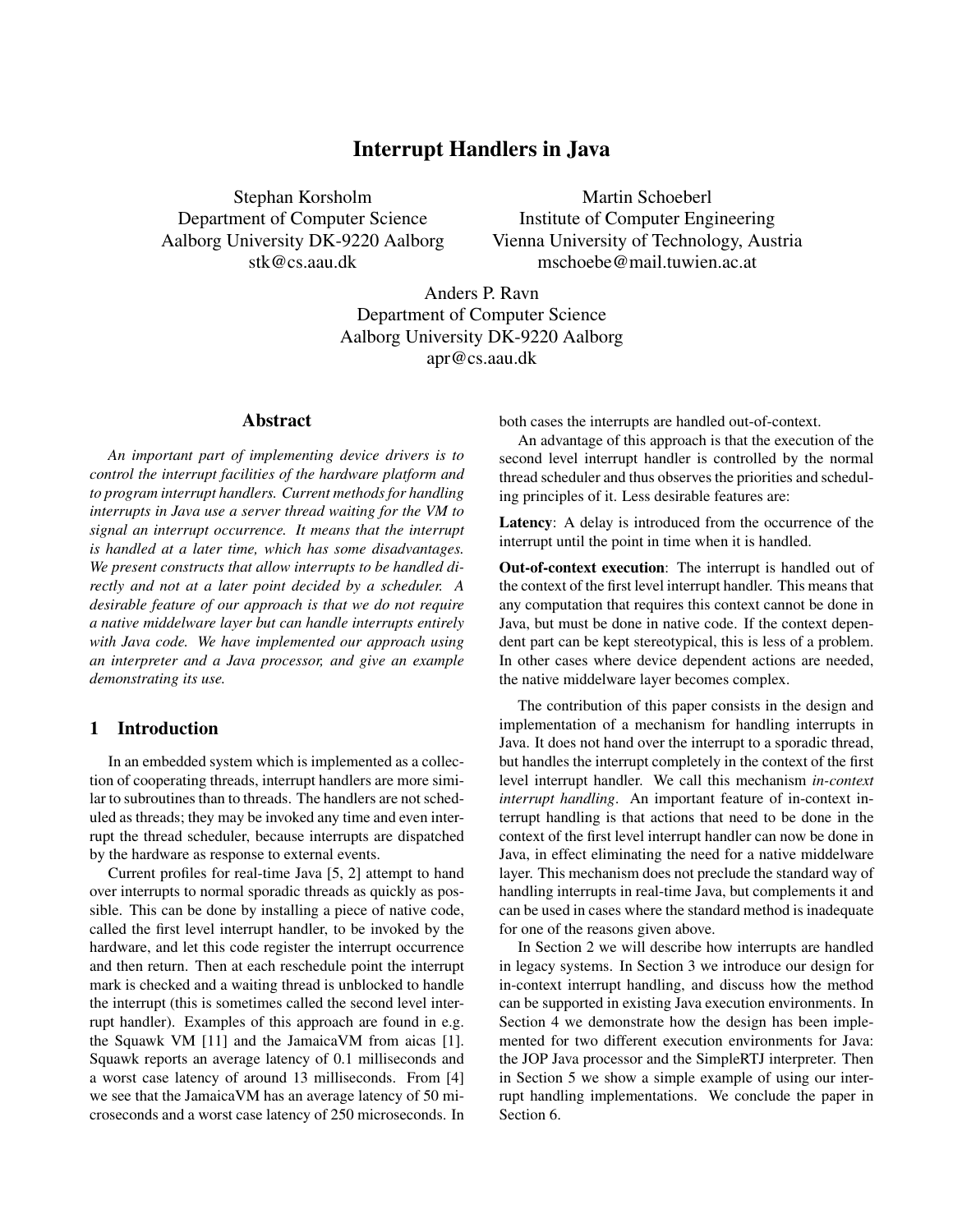```
volatile uint16 P0_UART_RX_TX_REG @ 0xFFE032;
volatile uint16 P0_CLEAR_RX_INT_REG @ 0xFFE036;
volatile uint16 RESET_INT_PENDING_REG @ 0xFFE202;
#define CLR_UART_RX_INT_PENDING 0x0010
#define CLEAR_UART_RI_FLAG P0_CLEAR_RX_INT_REG = 0
#define CLEAR_PENDING_UART_RI_INTERRUPT \
    RESET_INT_PENDING_REG = CLR_UART_RX_INT_PENDING
__interrupt void Uart_RX_Interrupt(void) {
   UartRxBuffer[UartRxWrPtr++] = P0_UART_RX_TX_REG;
   if (UartRxWrPtr>=sizeof(UartRxBuffer)) {
      UartRxWrPtr=0;
   }
  CLEAR_UART_RI_FLAG;
```

```
}
```
#### **Figure 1. An example interrupt handler in C**

# 2 Conventional Interrupt Handling

CLEAR\_PENDING\_UART\_RI\_INTERRUPT;

Interrupts are used to signal external events for example, detecting that a button has been pressed. When an interrupt occurs the processor simply stops executing the code it runs, and jumps to an interrupt routine instead. The jump saves the environment of the interrupted process so that it may be restored later; this includes saving the CPU registers and the processor status register. This makes it possible to continue the execution of the original code when the interrupt routine has been executed.

Saving the interrupted context and setting up a new context for the interrupt handler is called a *context switch*. Some hardware platforms implement a *full* context switch in hardware, where other platforms implements a *partial* context switch in hardware. In the latter case the programmer must save those parts of the interrupted context that he needs to overwrite in the interrupt handler.

As an example interrupt handler, Figure 1 shows an excerpt of code implementing the RS232 receive interrupt for an existing legacy system. The RS232 receive interrupt is generated by the hardware when the RS232 interface receives a byte on the serial line. It is the job of the interrupt handler to retrieve the byte from the proper device register and clear the receive interrupt flag.

Though this example contains non-standard compiler directives and runs on a particular piece of hardware, it illustrates the following general features:

I/O Memory: Through the compiler directive name @ address the name, e.g. P0 UART RX TX REG is designated to refer directly to a physical memory location, in this case one of the memory mapped device registers of the UART. Any assignment or query of these names in the code will correspond to reads and writes of the particular register.

Interrupt handlers: Through the compiler directive

interrupt the function void Uart RX Interrupt(void) becomes an interrupt routine. This basically means that exit and entry code is generated by the compiler to save and restore the state of the interrupted process.

The circular buffer UartRxBuffer can be read by user code outside the context of the interrupt to handle the bytes received. Some kind of mutual exclusion between user code and the interrupt handler may be required. This is typically implemented by disabling interrupts.

# 3 In-context Interrupt Handling

Our goal is to be able to implement the interrupt handler from Figure 1 in pure Java. The two important tasks that the Uart RX Interrupt handler must do are:

- 1. Retrieve the received byte from the proper device register and save the byte in a data structure.
- 2. Clean up from the interrupt, in this case clear the UART receive interrupt flag (CLEAR\_UART\_RI\_FLAG; CLEAR\_PENDING\_UART\_RI\_INTERRUPT).

Using the RTSJ profile [2] for Java the above tasks can naturally be solved in the following manner:

Ad 1) Using the raw memory access supplied by RTSJ through the class RawMemoryAccess, it is possible to read the received byte from the proper device register. A detailed example on how this looks is available in [3] (Chapter 15.5).

Ad 2) The suggested way to handle interrupts in RTSJ is to use the AsyncEvent and AsyncEventHandler classes. Again [3] includes a detailed example. In the RTSJ an interrupt occurring is equivalent to the fire method being called on the AsyncEvent object. This in turn will call the run() method on all installed handlers. But, to handle the interrupt from Figure 1 in pure Java, the fire method *must be called in the context of the interrupt*. The reason is that the receive interrupt flag must be cleared before exiting the interrupt context. Failing to do so will cause the interrupt to recur. In all implementations of RTSJ that we know of, handling of the AsyncEvent corresponding to the interrupt will be scheduled outside the context of the interrupt. This does not allow us to implement the handler from Figure 1 in pure Java.

As a complementary way to handle interrupts in Java we suggest that *the native code implementing the first level interrupt handler is used to call the JVM and start executing the appropriate interrupt handler immediately, or in other words, before returning from the interrupt*. It makes it possible to handle the interrupt completely in its context. Thus, we will be able to implement the example in Figure 1 in pure Java, which includes to clear the interrupt receive flag from inside Java code.

Whether it is possible to reenter the JVM inside the context of the first level interrupt handler in order to execute the Java part of the interrupt handler depends on the scheduling mechanism and the GC strategy. In the remainder of this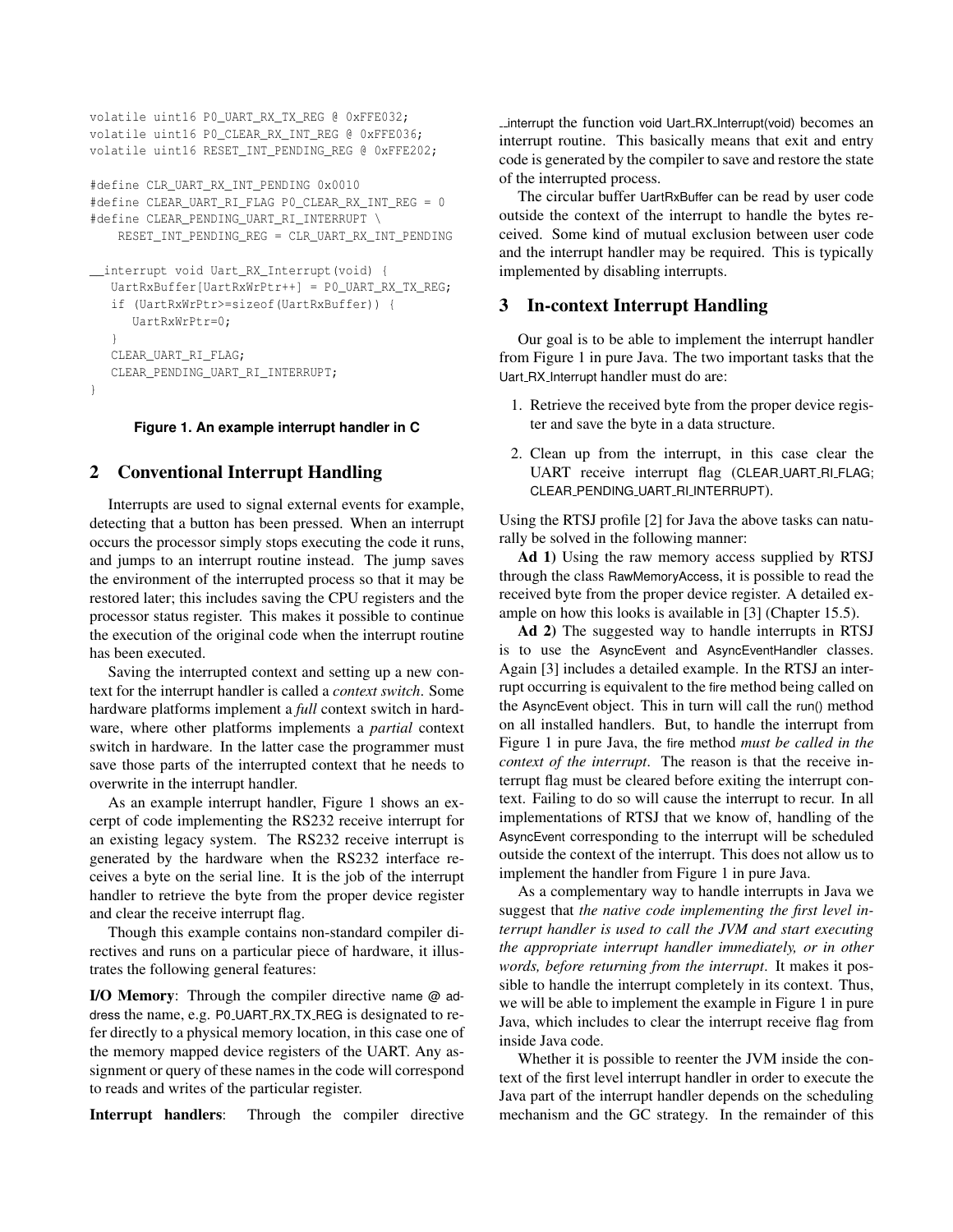section we will look at the consequences of the proposal for different types of Java execution environments.

# 3.1 Scheduling

If native threads are used and attached to the VM e.g through the JNI [6] function JNI AttachCurrentThread it should be straightforward to reenter the JVM while it is interrupted, because from the point of view of the JVM the interrupt handler is not different from a normal high priority thread that has been switched in by the external scheduler.

If an internal scheduler is used (also called *green threads*) it will most likely require some work to refactor the JVM implementation to support reentry at any time. The reason is that the JVM implementation knows when thread switching can occur and explicitly or implicitly has used this knowledge when accessing global data. The SimpleRTJ VM [7], used for one of the experiments described in Section 4, includes an internal scheduler and the section shows the work required to make the JVM reenterable.

# 3.2 Garbage Collection

When executing the Java first level interrupt handler<sup>1</sup> in the context of the interrupt, it becomes very important that the handler is short lived. The reason for this restriction is that while an interrupt handler is executing, no other interrupts of the same type can be handled. In many cases no other interrupts at all can be handled, thus making it particularly important to complete the interrupt handler swiftly. In particular, this means that the interrupt handler cannot block waiting for a thread.

In normal execution environments for Java, threads synchronize around garbage collection (GC) to avoid disturbing an ongoing GC. In the case of interrupt handlers, this become impossible. Fruthermore, it is not feasible to let interrupt handlers start a lengthy GC process. Both these facts affect the interoperability of interrupt handlers with a GC.

### 3.2.1 Stop-the-world GC

Using this strategy the entire heap is collected at once and the collection is not interleaved with execution. The collector can safely assume that data required to do an accurate collection will not change during the collection. Using stop-theworld collection an interrupt handler may not change data used by the GC to complete the collection. In the general case this means that the interrupt handler is not allowed to create new objects, or change the graph of live objects.

# 3.2.2 Incremental GC

The heap is collected in small incremental steps. Write barriers in the mutator threads and non-preemption sections in the GC thread synchronize the view of the object graph between the mutator threads and the GC thread. Using concurrent collection it should be possible to allow for allocation of objects and changing references inside an interrupt handler (as it is allowed in any normal thread). With a real-time GC the maximum blocking time due to GC synchronization with the mutator threads should be known.

## 3.2.3 Moving Objects

Interruption of the GC during an object move can result in access to a stale copy of the object inside the handler. A possible solution to this problem is to allow for pinning of objects reachable by the handler (similar to immortal memory in the RTSJ). Concurrent collectors have to solve this issue anyway for the concurrent threads. The simplest approach is to disable thread switching and interrupt handling during the object copy. As this operation can be quite long for large arrays, several approaches to split the array into smaller chunks have been proposed.

# 4 Supporting Interrupt Handlers

To experiment with our design for in-context interrupt handling we have added such support to the SimpleRTJ interpreter [7] and the experimental Java processor JOP.

# 4.1 Interrupt Handlers in SimpleRTJ

The SimpleRTJ JVM uses a simple stop-the-world garbage collection scheme. This means that within handlers, we prohibited use of the new keyword and writing references to the heap. Additionally we have turned off the compaction phase of the GC to avoid the problems with moving objects mentioned in Section 3.2.3.

#### 4.1.1 Reentering the JVM

The SimpleRTJ JVM uses green threads. This means that it had to be refactored quite a bit to allow for reentering the JVM from inside the first level interrupt handler. What we did was to get rid of all global state (all global variables) used by the JVM and instead allocate shared data on the C stack. For all parts of the JVM to still be able to access shared data we pass around a single pointer to the shared data now allocated on the stack.

# 4.1.2 Context Switching at Interrupt

The SimpleRTJ JVM contains support for a skimmed down version of the RTSJ style interrupt handling facilities using the AsyncEvent and AsyncEventHandler classes. Using the javax.events package supplied with the JVM a server thread can be started waiting for events to occur. This server thread runs at highest priority. The SimpleRTJ JVM reschedule points are in between the execution of each bytecode. This

<sup>&</sup>lt;sup>1</sup>In this section when we use the term "interrupt handler" we mean an interrupt handler executed in-context as described in Section 3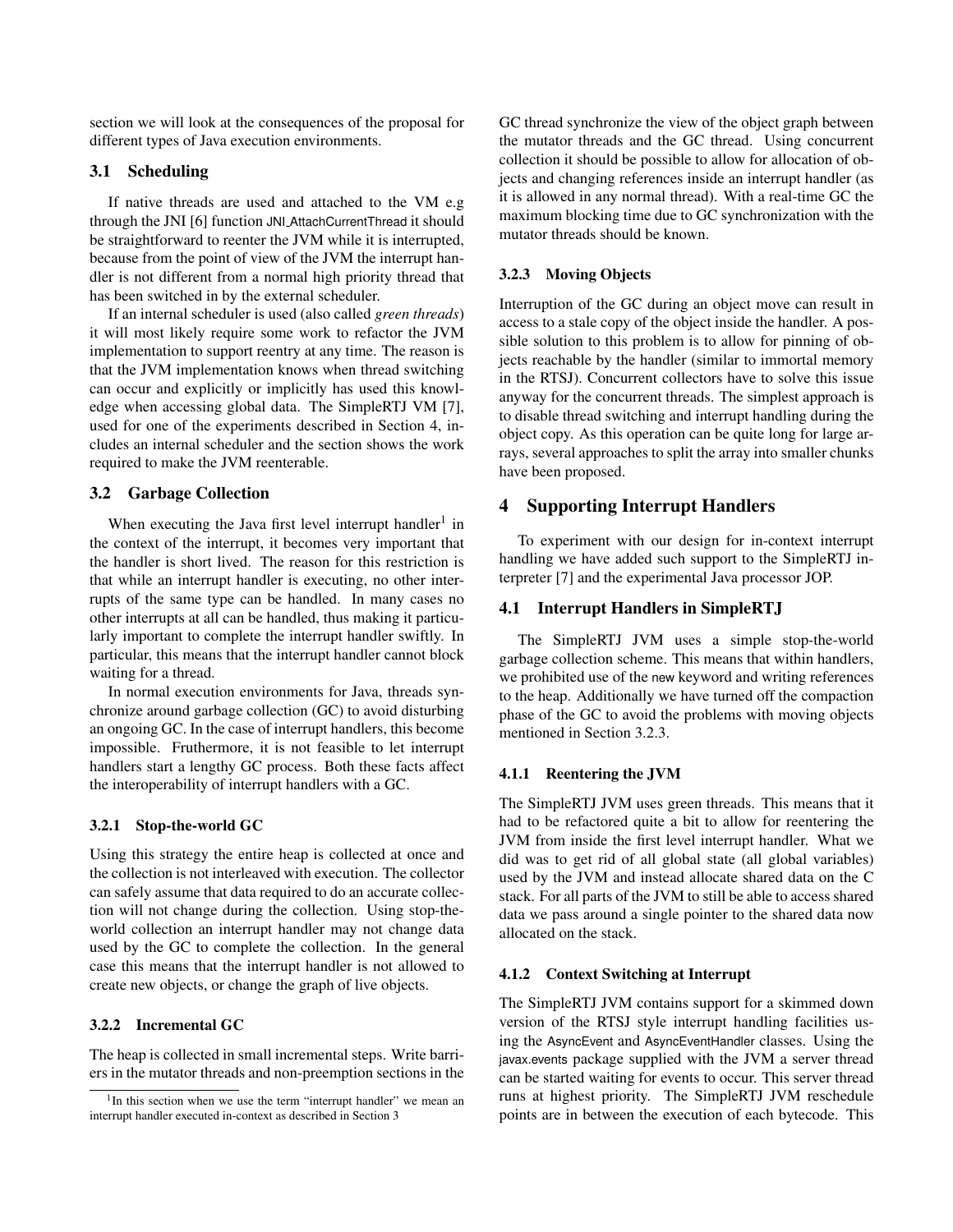means that before the execution of each bytecode the JVM checks if a new event has been signaled. If so the server thread is scheduled immediately and released to handle the event. To achieve in-context interrupt handling we force a reentry of the JVM from inside the first level interrupt handler by calling the main interpreter loop. Prior to this we have marked that an event is indeed pending, resulting in the server thread being scheduled immediately. To avoid interference with the GC we switch the heap and stack with a new temporary (small) Java heap and a new temporary (small) Java stack. Currently we use 512 bytes for each of these items, which have proven sufficient for running non-trivial interrupt handlers so far.

The major part of the work was to get rid of the global state. How difficult this is, will vary from one JVM implementation to another, but since global state is a bad idea in any case, JVMs of high quality should use very little global state. Using these changes we have experimented with handling the RS232 receive interrupt. The final receive interrupt handler implemented in pure Java is shown in Section 5.

# 4.2 Interrupt Handlers on JOP

We have implemented a priority based interrupt controller in JOP. The numbers of interrupt lines can be configured. An interrupt can also be triggered in software. There is one global interrupt enable and a local enable for each interrupt line.

In JOP there is a translation stage between Java bytecodes and the JOP internal microcode [8]. On a pending interrupt (or exception generated by the hardware) we can use this translation stage to insert a *special* bytecode into the instruction stream. This trick keeps the interrupt completely transparent to the core pipeline. Interrupts are accepted at bytecode boundaries and clear the global enable flag when accepted. This feature avoids immediate handling of an arriving higher priority interrupt during the first part of the handler. Therefore, the execution of the interrupt handler starts with global disable. The interrupts have to be enabled again by the handler at a *convenient* time.

The special bytecode can be handled in JOP as any other bytecode: execute microcode, invoke a special method from a helper class, or execute Java bytecode from JVM.java.

### 4.2.1 Interrupt Handling

All interrupts are mapped to one bytecode. Therefore, we perform the dispatch of the correct handler in Java. On an interrupt the static method interrupt() from a system internal class gets invoked. The method reads the interrupt number and performs the dispatch to the registered Runnable. The timer interrupt (index 0) is handled specially. On a timer interrupt the real-time scheduler of JOP gets invoked. At system startup the table of Runnables is initialized with a noop handler.

```
public class InterruptHandler implements Runnable {
    public static void main(String[] args) {
        InterruptHandler ih = new InterruptHandler();
        IOFactory fact = IOFactory.getFactory();
        // register the handler
        fact.registerInterruptHandler(1, ih);
        // enable interrupt 1
        fact.enableInterrupt(1);
        .....
    }
    public void run() {
        System.out.println("Interrupt fired!");
    }
}
```
#### **Figure 2. An interrupt handler as** Runnable

Applications provide handlers via objects that implements Runnable and register the object for a interrupt number. We reuse here the I/O Factory presented in [9]. Figure 2 shows a simple example of an interrupt handler implemented in Java.

For interrupts that should be handled by a sporadic thread under the control of the scheduler, the following needs to be performed on JOP: (1) Create a SwEvent (similar to the RTSJ AsyncEventHandler) that performs the second level interrupt handler work; (2) create a short first level interrupt handler as Runnable and invoke fire() of the corresponding software event handler; (3) register the first level interrupt handler as shown in Figure 2 and start the real-time scheduler.

#### 4.2.2 Garbage Collection

The runtime environment of JOP contains a concurrent realtime GC [10]. The GC can be interrupted at a very fine grain level. During sections that are not preemptive (e.g. data structure manipulation for a new, write barriers on reference field write, object copy during compaction) interrupts are simply turned off. The longest blocking time due to the GC work is on an object or array copy. In [10] we have observed maximum blocking times of 40 *µ*s induced by the GC with medium sized arrays.

# 5 Using Interrupt Handler

We have not seen any need for adding to the RTSJ style of programming with interrupts (described in Section 3). We have just changed the way that the AsyncEvent gets scheduled. In our approach the server thread bound to the handling of the event gets released immediately inside the context of the first level interrupt handler and not at some later point. Using the skimmed down version of the javax.events package distributed with the SimpleRTJ JVM, the legacy interrupt handler for the RS232 receive interrupt illustrated in Figure 1, can be translated into pure Java as it is shown in Figure 3.